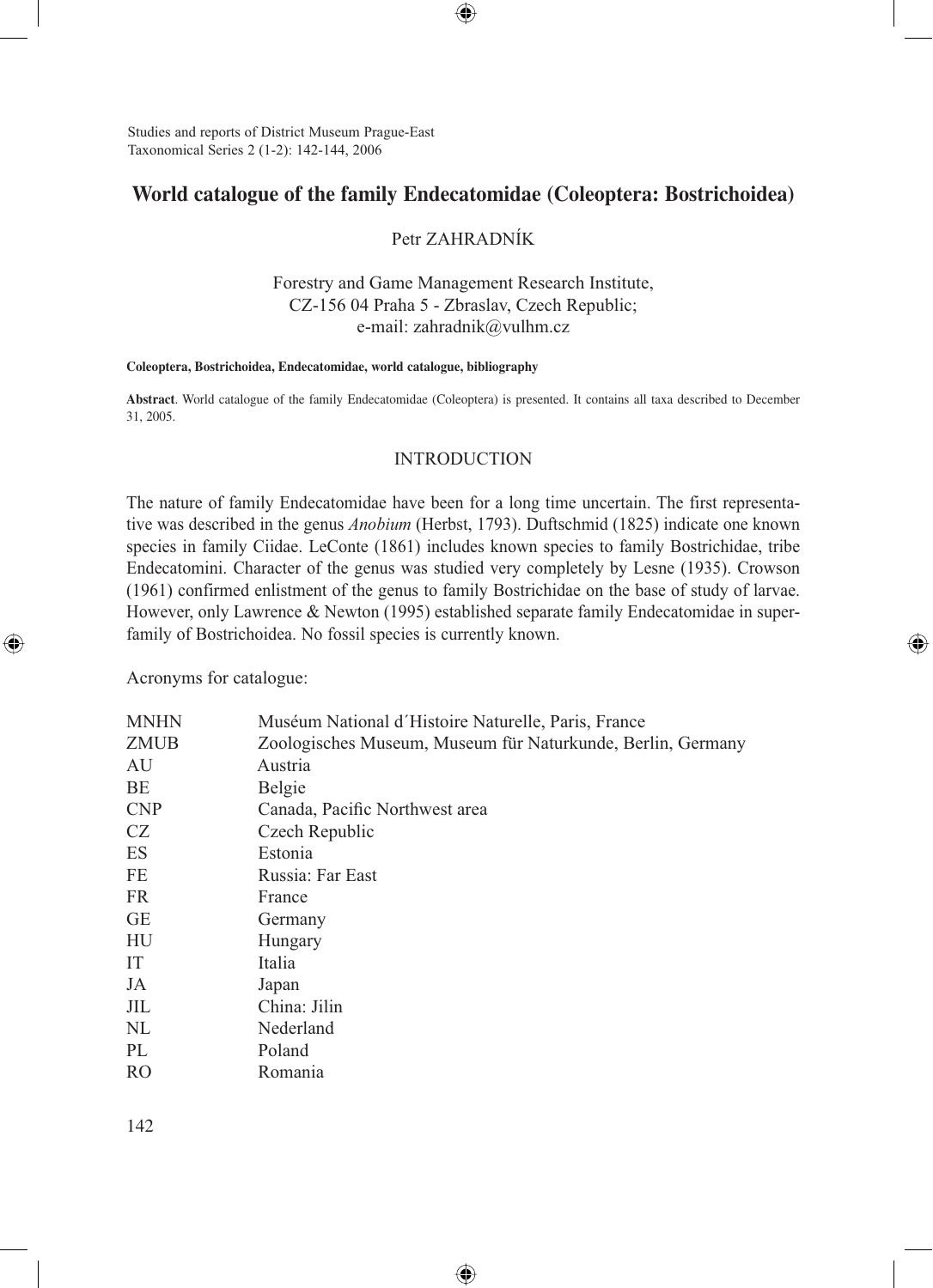| <b>RU</b>  | Russia                    |
|------------|---------------------------|
| SK         | Slovakia                  |
| SL         | Slovenia                  |
| SZ         | Switzerland               |
| USD        | USA, Middle States area   |
| USE        | USA, Sotheast area        |
| USG        | USA, New England area     |
| USL        | USA, Laurentian area      |
| USO        | USA, Southwest area       |
| <b>UST</b> | USA, Middle Atlantic area |
|            |                           |

Canada and USA areas according to White, 1982.

#### **Endecatomidae LeConte, 1861**

⊕

genus *Endecatomus* Mellié, 1847

*Endecatomus* Mellié, 1847: 108 - type species: *Anobium reticulatum* Herbst, 1793. *Dictyalotus* Redtenbacher, 1849: 348 - type species: *Anobium reticulatum* Herbst, 1793. *Hendecatomus* Bach, 1852: 100, 108 - type species: *Anobium reticulatum* Herbst, 1793.

### LIST OF SPECIES

⊕

**1.** *Endecatomus dorsalis* Mellié, 1848

⊕

 *Endecatomus dorsalis* Mellié, 1848: 218.

Type depository: unknown. Host plant: unknown. Distribution: USD,USO

**2.** *Endecatomus reticulatus* (Herbst, 1793)

 *Anobium reticulatum* Herbst, 1793: 70.  *Dictyalotus reticulatus* (Herbst, 1793): Redtenbacher, 1849: 348.  *Hendecatomus reticulatus* (Herbst, 1793): Bach, 1852: 108. Type depository: ZMUB. Host plant: *Polyporus betulinus*, *Polyporus* sp., *Xantochrous radiatus*. Distribution: AU,BE,CZ,ES,FE,FR,GE,HU,IT,NL,PL,RO,RU,SK,SL,SZ,USTi

**3.** *Endecatomus lanatus* (Lesne, 1934)

 *Hendecatomus lanatus* Lesne, 1934: 174. Type depository: MNHN. Host plant: *Phellinus* sp. Description of larvae: Kompantsev, 1978. Distribution: FE,JA,JIL

⊕